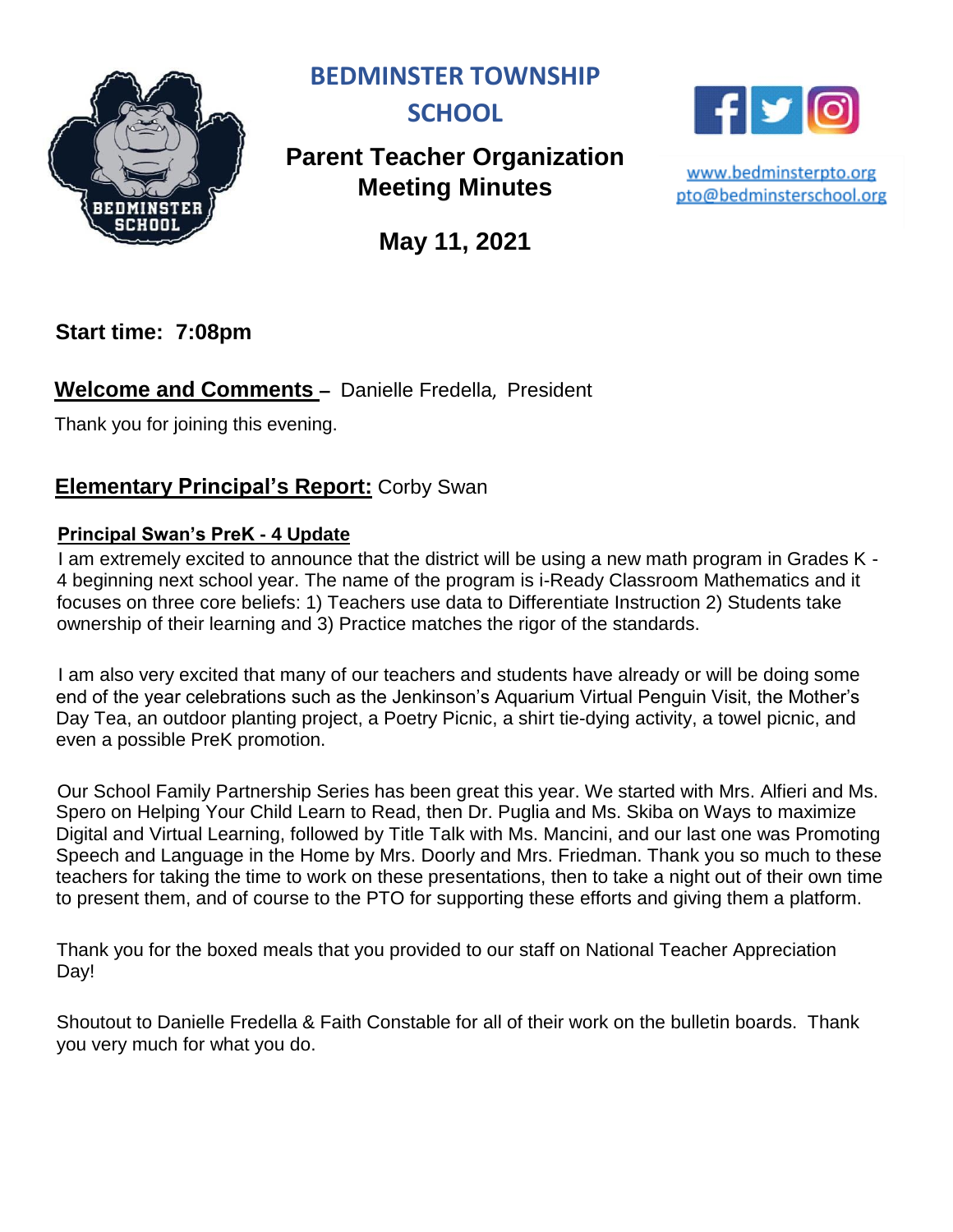# **Middle School Principal's Report:** Dr. Elizabeth Omegna

Not present. Reported by Danielle Fredella

A HUGE thanks to our amazing PTO for spoiling the staff during staff appreciation! Gift cards, yummy lunches, and a lot of love were out and about and we cannot thank you enough for the continued support!

State Testing was cancelled in grades 3-8 by the DoEd, with the exception of ELL (English Language Learner) testing which is going on in May along with 2nd and 4th-grade CoGat testing which is a measurement of reasoning and thinking that is used with other measurers for placements.

Earth Day was celebrated by our Wellness and Sustainability crew with a helping hand by our 8th graders who collected recycled water bottles in the cafe. These were repurposed/reused/recycled to plant seedlings to share with staff for staff appreciation.

Spring Sports are braving the weather and today both Lacrosse and Softball had games and we are keeping our fingers crossed for no rain during play!

With less than 30 days, we are prepping for our Promotion Ceremony (with details to follow in our May MS Newsletter coming out Friday).

#### **Teacher Representative** Chuck Hogan – not present

Nothing to report

### **Board of Education Report** Giovanna Lamiera – not present

Nothing to report

#### **Correspondence and Minutes** Marissa Nolfi, Secretary

- All PTO Meeting Minutes Reports can be found on our websites & social media
- Lots of Thank you's for the Amazon gift cards distributed to teachers from our leftover homeroom parent money from last school year that couldn't be used due to covid.
- Examples of what teachers did with their gift cards: Ms. Spero purchased the supplies to create an earth day/mother's day planting project with pictures of the children on the flower pots and chalkboard stakes that the kids wrote "mom" on, dirt, seeds and other miscellaneous crafts to pull of the planting project. Mrs. Holzberger was very excited at the timing of her gc and used it to buy ingredients to make an Authentic French drink for her 7<sup>th</sup> grade students called "French Teisseire Sirop". She included the 8<sup>th</sup> graders as well as they missed out last year due to covid.
- Thank you's for the Staff Appreciation Lunch. Staff was very thankful for their grab and go meals that the PTO donated.
- Dr. O sent a beautiful card explaining how deeply touched she is by what we do for BTS and that sharing the children with her is very special. Lunch was phenomenal and she is super appreciative of our love, kindness and support to our BTS community.

### **Treasurer's Report** Ramsey Melendez, Treasurer

● Report is available on PTO website [www.bedminsterpto.org](http://www.bedminsterpto.org/)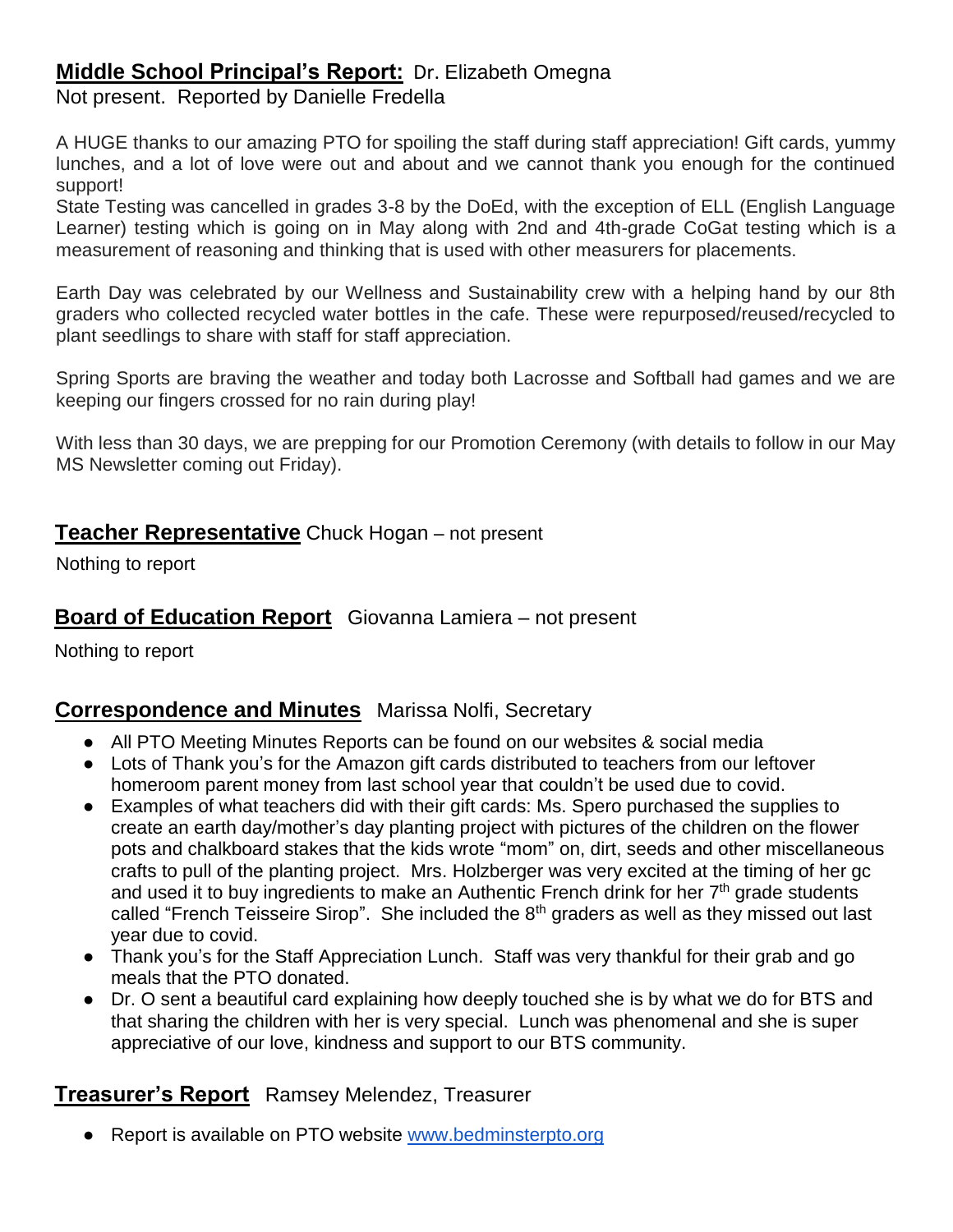- The PTO has two (2) separate bank accounts. One is specifically for our 50/50 raffle that we hold annually. You can find this information on this month's Treasurer's report. Please see the Treasurers report which is available on our website for actual dollar figures regarding inflows and outflows.
	- Our Biggest Currently are:
- Inflows main account:
- Advertising for SF \$1,900.00
- Donations from BTS families \$525.00
- Transfer ('20SF 50/50) \$300.00
- Inflows 50/50 Account:
- 50/50 Raffle Tickets \$4,885.00
- **Total Inflows: \$7,610.00**
- Outflows main account:
- BHS Project Graduation Donation \$500.00
- Grade Level Grant- 4 th Grade Historian Zoom \$180.00
- BTS 8<sup>th</sup> Grade Awards ceremony \$150.00
- Amazon Gift Cards (leftover 19-20 HRP \$) \$2,450.00
- Outflows 50/50 Account:
- Transfer (balance of '20 SF 50/50 proceeds) \$300.00
- **Total Outflows: \$3,580.00**
- Total Balance in our Main account: \$47,925.58
- Total Balance in our 50/50 Raffle Account: \$5,885.00
- **Total combined as of April 30, 2021: \$53,810.58**
- PTO will be collecting memberships via **PayPal friends and family** at btsptotreasury@gmail.com Ramsey Melendez

# *\*New Business*

# **Spring Fling: Friday, April 30, 2021**

Laura Kamrow

- We had a total of 100 baskets in our silent auction. All but two baskets sold.
- Total proceeds from SF (silent auction, 50/50 & advertisers) \$16,208.94
- Perspective of where we are at over the last few years: In 2017 we made around \$28,000 In 2018 we made roughly \$33,000 and in 2019 we were at about \$40,000
- A number of advertisers at the highest level this year which means they will also be our website and newsletter sponsors for one particular month over the upcoming year.

Anyone interested in volunteering for Spring Fling committee, please email Laura at: [LauradeZutter@yahoo.com](mailto:LauradeZutter@yahoo.com)

# **Scholastic Virtual Book Fair: April19th – May 2nd**

Danielle Fredella and Suzie Stevinson

• This turnout brought in \$450.00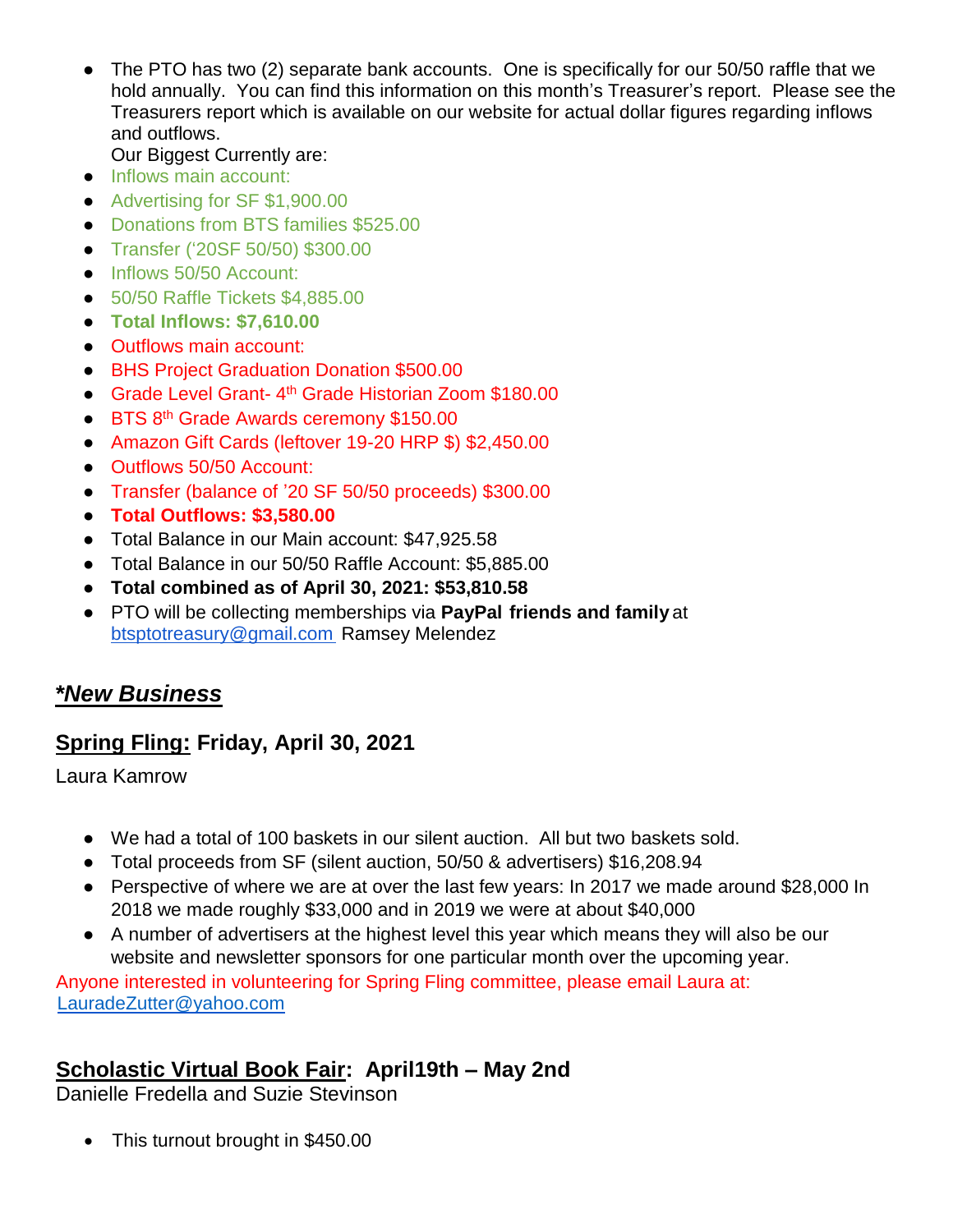- Scholastic gave us the opportunity to roll this over into next year so we don't have to divide up this small amount for the teachers, we can combine it with next year's profit.
- Scholastic book fair is scheduled for September 27th to October  $4<sup>th</sup>$  2021, upon approval of it being in the building.

### **Staff Appreciation Lunch: Wednesday May 4th**

Melissa Kircher and Danielle Fredella

 The lunch went very well. Very happy with Kings and how they organized everything. We would definitely use them again in the future.

#### **\*Public Questions & Comments:**

**This portion will be held to a 15-minute limit. We politely ask that each speaker limit his or her time to 5 minutes for comments and/or questions in regard to any agenda point or any other topic related to the PTO. If any written documents are to be given to the PTO Executive Board, please email them to the Board Secretary, Marissa Nolfi, 2 days in advance of the meeting date. [pto@bedminsterschool.org](mailto:pto@bedminsterschool.org)**

# *\*Old Business*

Nothing to report

# **Ongoing Committees:**

# **PTO Membership:**

Executive Board

- \$15 per Family
- Memberships fees will be collected virtually through PayPal friends & family using the email btsptotreasury@gmail.com
- Forms can also be found on our website.

# **PTO Meeting Schedule:**

 June 8th, 7:00pm - link to follow <http://www.bedminsterpto.org/meeting-dates.html> **\*\*Please note: All meetings are subject to change at any time. All meetings will be held virtually through Google Meet until further notice.** 

### **Assemblies**

Sonia Marto

None scheduled at this time. Information to follow soon.

# **Bulletin Boards**

Danielle Fredella and Faith Constable